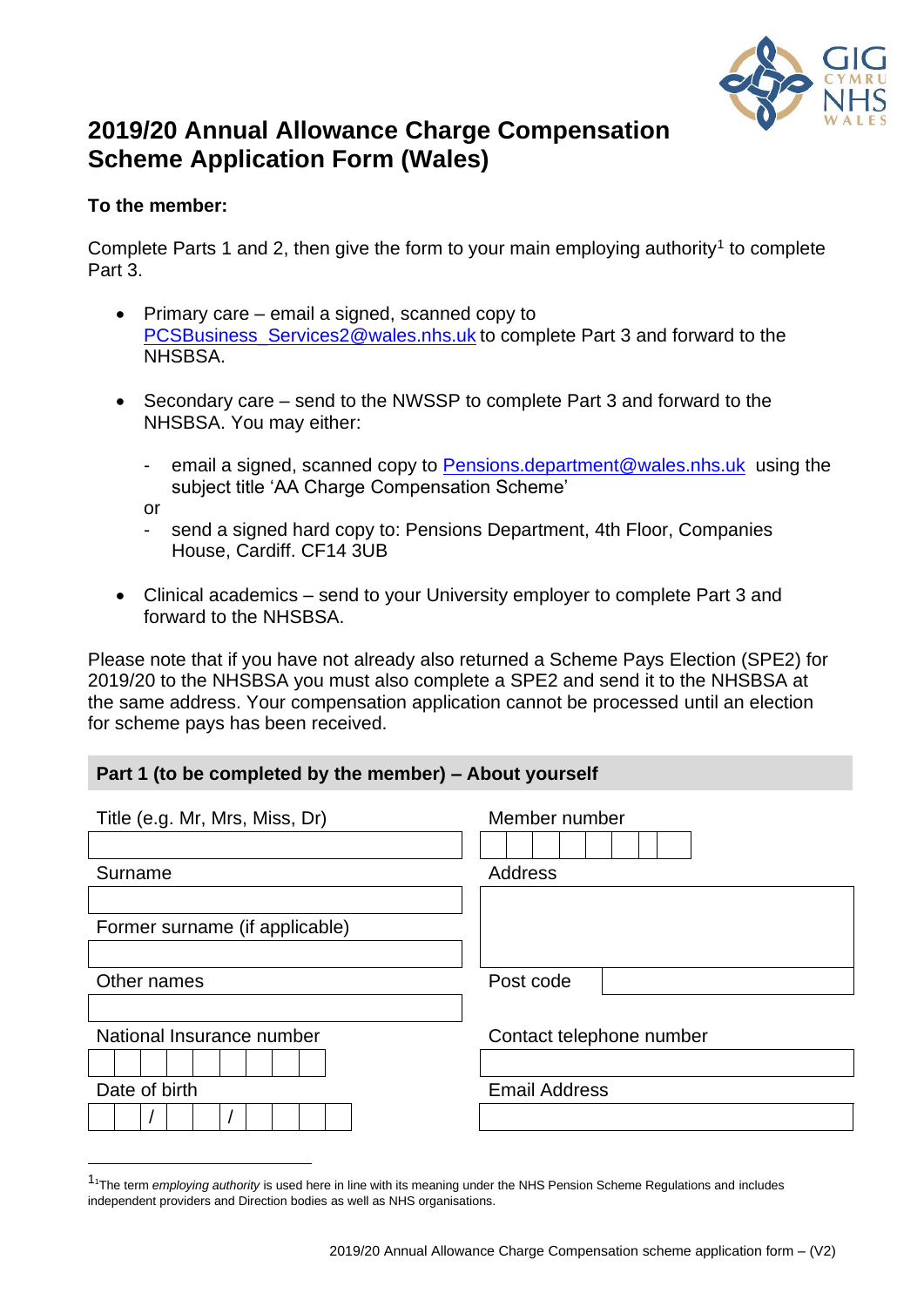#### **Part 2 (to be completed by the member) – Member declaration**

**I declare** that the above information is correct, that I have carried forward all available unused annual allowance, from each of the previous three tax years (if applicable), to 2019/20, and this application relates to charges incurred as a result of my core<sup>2</sup> membership of the 1995/2008 and 2015 NHS Pension Schemes. I understand that when I retire my compensation payments could change in line with my NHS Pension Scheme benefits and I will have to repay any overpayment that occurs.

I understand that NHS Pensions may share the information to make payments, to resolve disputes, and to prevent fraud.

| <b>Signature:</b> |  |  |  |  |  |  |  |  |
|-------------------|--|--|--|--|--|--|--|--|
| Date:             |  |  |  |  |  |  |  |  |

**Part 3 to be completed by the employing authority**

**Certification and declaration.** 

**For secondary care, this will be the NWSSP on behalf of the employing authority, for primary care this will be PCSW on behalf of the employing authority. For clinical academics, this will be the university.**

#### **To the employing authority:**

Ensure the member has completed Parts 1 and 2 of the application form and then complete Part 3. Make a copy of the form for your records and send to NHS Pensions at the address below.

#### **Confirmation of employment type:**

Please select one of the following to indicate the member's employment type:

#### **Primary Care:**

Salaried clinician

Self-employed locum

Partner

#### **Secondary Care:**

Secondary Care Clinician

<sup>&</sup>lt;sup>2</sup> The compensation policy does not cover any element of pension growth incurred due to accruals in the MPAVC scheme, Additional Pension purchased in 2019/20, contracts for half cost added years entered into in 2019/20, or contributions to another scheme. Pension growth resulting from added years purchases taken out prior to 2008 **is** covered.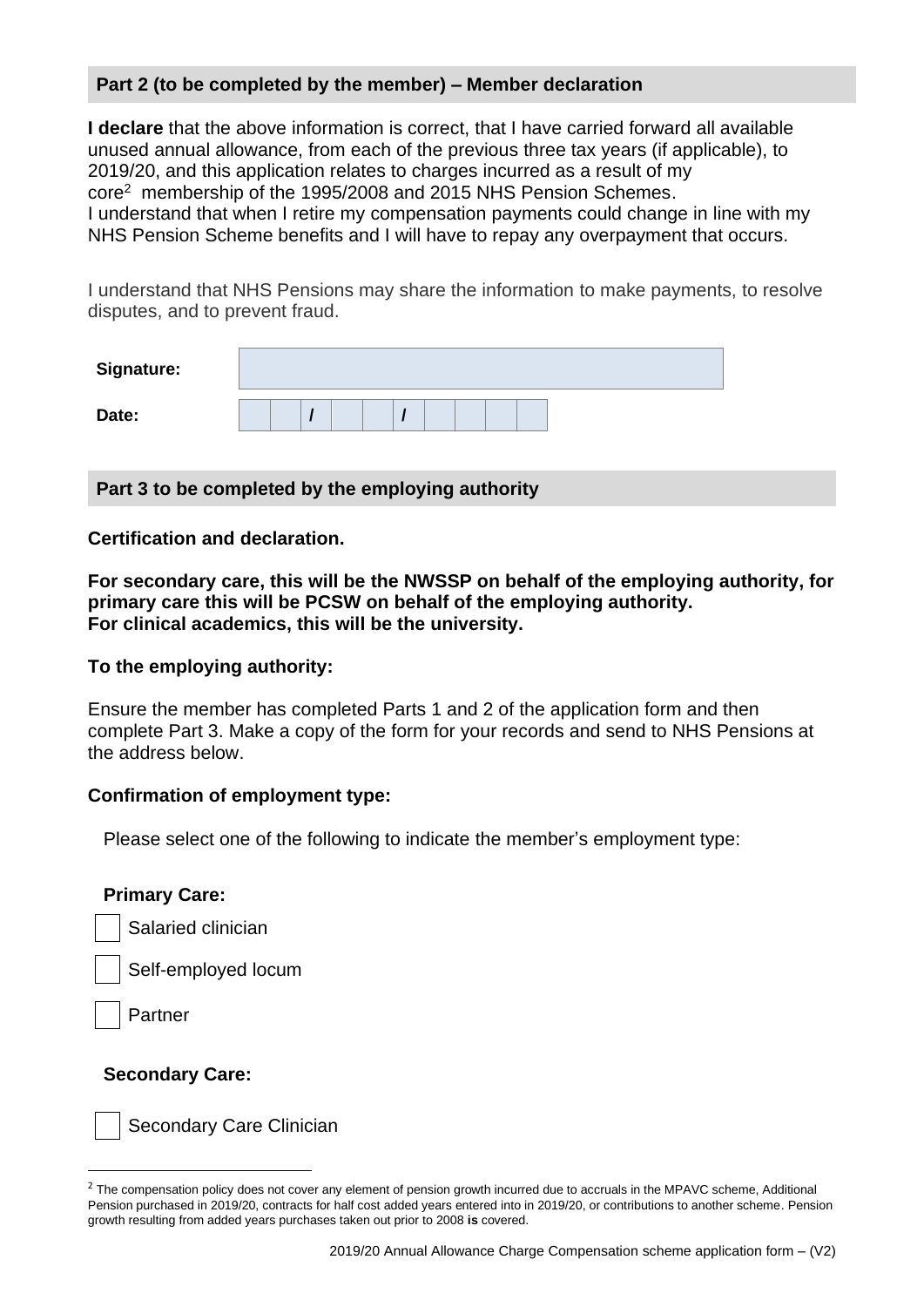**I certify** that the member, named in part 1, is clinically eligible for the 2019/20 Annual Allowance Charge Compensation Policy as they were:

• In pensionable employment, within NHS Wales, in a clinical role during 2019/20 that requires registration by a health care regulatory body, as listed in section 25(3) of the NHS Reform and Health Care Professions Act 2002.

| Authorised signatory   |  |
|------------------------|--|
| Please print full name |  |
| EA                     |  |
|                        |  |
| EA code                |  |
| Date                   |  |

#### **Instructions for employing authorities returning the form to the NHSBSA:**

Once the form has been authorised, please email a copy to the NHSBSA with the member name and SD Number in the subject header to nhsbsa.1920compensationschemeadmin@nhs.net

Further information about the 2019/20 Annual Allowance Charge Compensation Scheme is located on NHS Wales Employers website at: [nhsconfed.org/NHSPensionsWales](https://eur01.safelinks.protection.outlook.com/?url=https%3A%2F%2Fscanmail.trustwave.com%2F%3Fc%3D261%26d%3DutXG4NwW98hpHramn-OdZesWcyCZJHaTHVqScdL0AQ%26u%3Dhttps%3A%252f%252fwww.nhsconfed.org%252fnhspensionswales&data=04%7C01%7CJoanne.Williams%40gov.wales%7C17a7aad4b53948f07fbd08d8e2537dd3%7Ca2cc36c592804ae78887d06dab89216b%7C0%7C0%7C637508195516218117%7CUnknown%7CTWFpbGZsb3d8eyJWIjoiMC4wLjAwMDAiLCJQIjoiV2luMzIiLCJBTiI6Ik1haWwiLCJXVCI6Mn0%3D%7C1000&sdata=FFrQRPD7cbiwi%2BCNRI%2B5kcJvphi8LrdJWc5JUaWgpSg%3D&reserved=0)

#### **How we use your information**

The NHS Business Services Authority will use the information provided for administering the 2019/20 Annual Allowance Charge Compensation Policy. We may share your information with a relevant public body in order to administer and pay your 2019/20 Annual Allowance Charge Compensation Policy, or as required by law.

This could include the NHSBSA Loss and Fraud Prevention Team (LFP), Department of Health and Social Services in the Welsh Government, NHS Counter Fraud Services Wales and Wales Audit Office for the purposes of the prevention, detection, investigation and prosecution of fraud or any other unlawful activity affecting the NHS or the Compensation Scheme.

For more information about whom we share your information with and how long we keep your personal data and your rights, please visit our website at [www.nhsbsa.nhs.uk/yourinformation](http://www.nhsbsa.nhs.uk/yourinformation)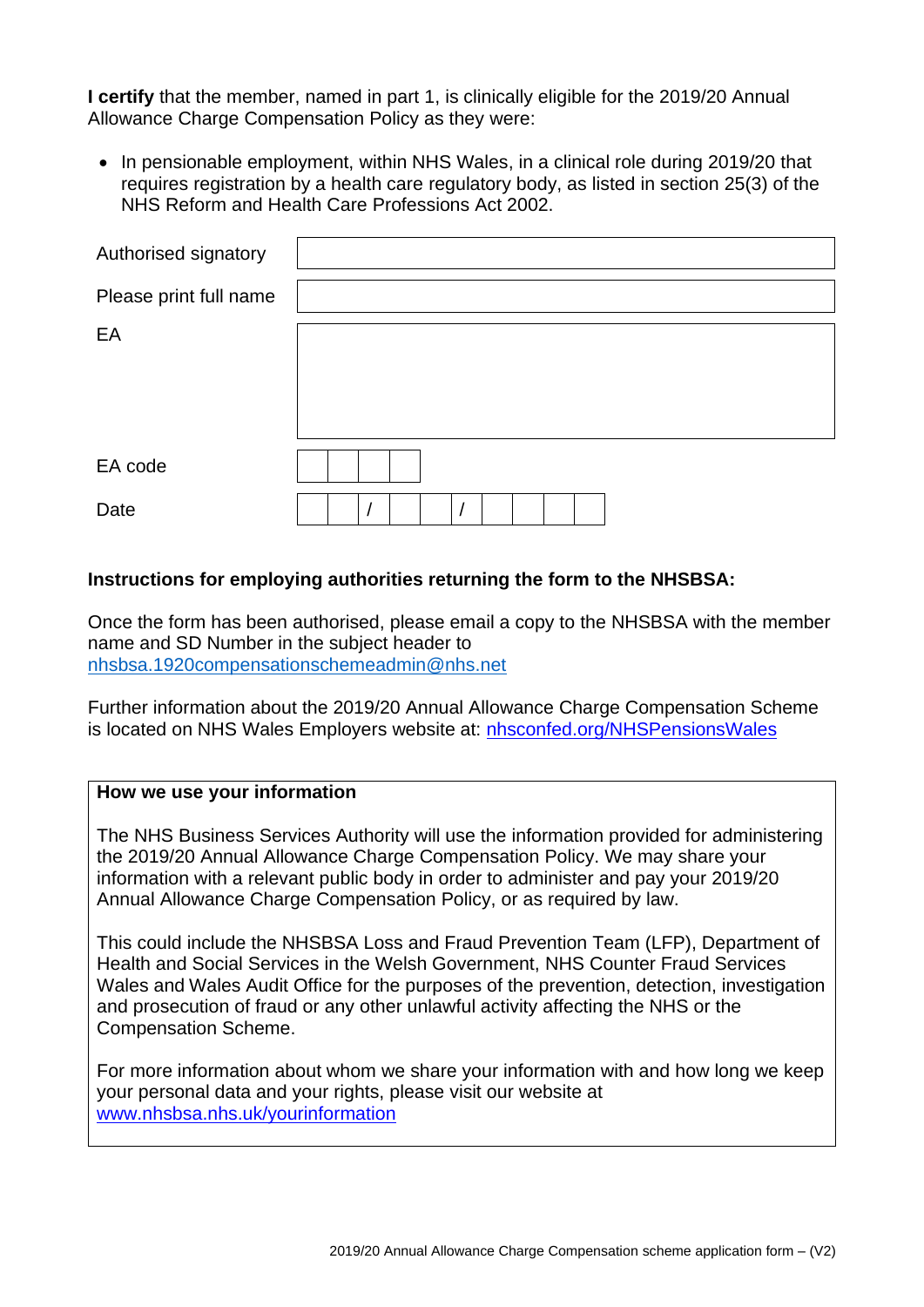# **Guidance notes 2019/20 NHS pension annual allowance compensation scheme application form**

We have written these guidance notes to help eligible clinicians<sup>3</sup> complete the application form. This form constitutes the application for the 2019/20 pension annual allowance compensation scheme, in conjunction with submission of a scheme pays form for 2019/20, and employed clinicians being in receipt of a letter from the employer/practice which acts as a variation to their contract.

Please read the guidance notes carefully.

## **Information for clinicians**

The form is for secondary care clinicians and for GPs. Dentists will complete their form via the Compass portal on NHS Dental services. If you are a GP the form will identify whether you were salaried, or a freelance GP locum or partner in 2019/20. We recognise that all of these could apply in any one year. We need a record of this information as the payment vehicle for those who are self employed is slightly different whilst delivering the same overall member benefit.

# **Part 1 About yourself**

The form asks for basic information about each applicant:

- Name
- Title
- Address
- Date of birth
- Email address
- Telephone Number
- It also asks for your National Insurance number and your NHS Pension Scheme (NHSPS) member number.

If you think that the NHS Pension Scheme may not hold up to date information about you, it would also be useful to update your member record before you submit the form.

#### **Part 2 Member declaration**

In signing and dating the declaration members are demonstrating that they understand that the compensation scheme is only available for those who breach the annual allowance through their core contributions into the NHS Pension Scheme relating to the 2019/20 tax year, and that their application for scheme pays is on the basis of using any carry forward (if available) from previous tax years first before calculating the tax liability.

The Compensation Scheme does not cover any tax charge in relation to money purchase additional voluntary contributions (AVCs) and any additional pension purchased in 2019/20, including the growth in contracts taken out before 2019/20. Pension growth resulting from 'added years' purchases taken out prior to 2008 however will be covered under this policy.

<sup>&</sup>lt;sup>3</sup> An eligible clinician must be in active NHS clinical service during 2019/20 in a role that requires professional registration. They will have incurred a pension tax charge through breaching the annual allowance in 2019/20 with respect to the NHS Pension Scheme, and have applied to use scheme pays to settle the tax charge.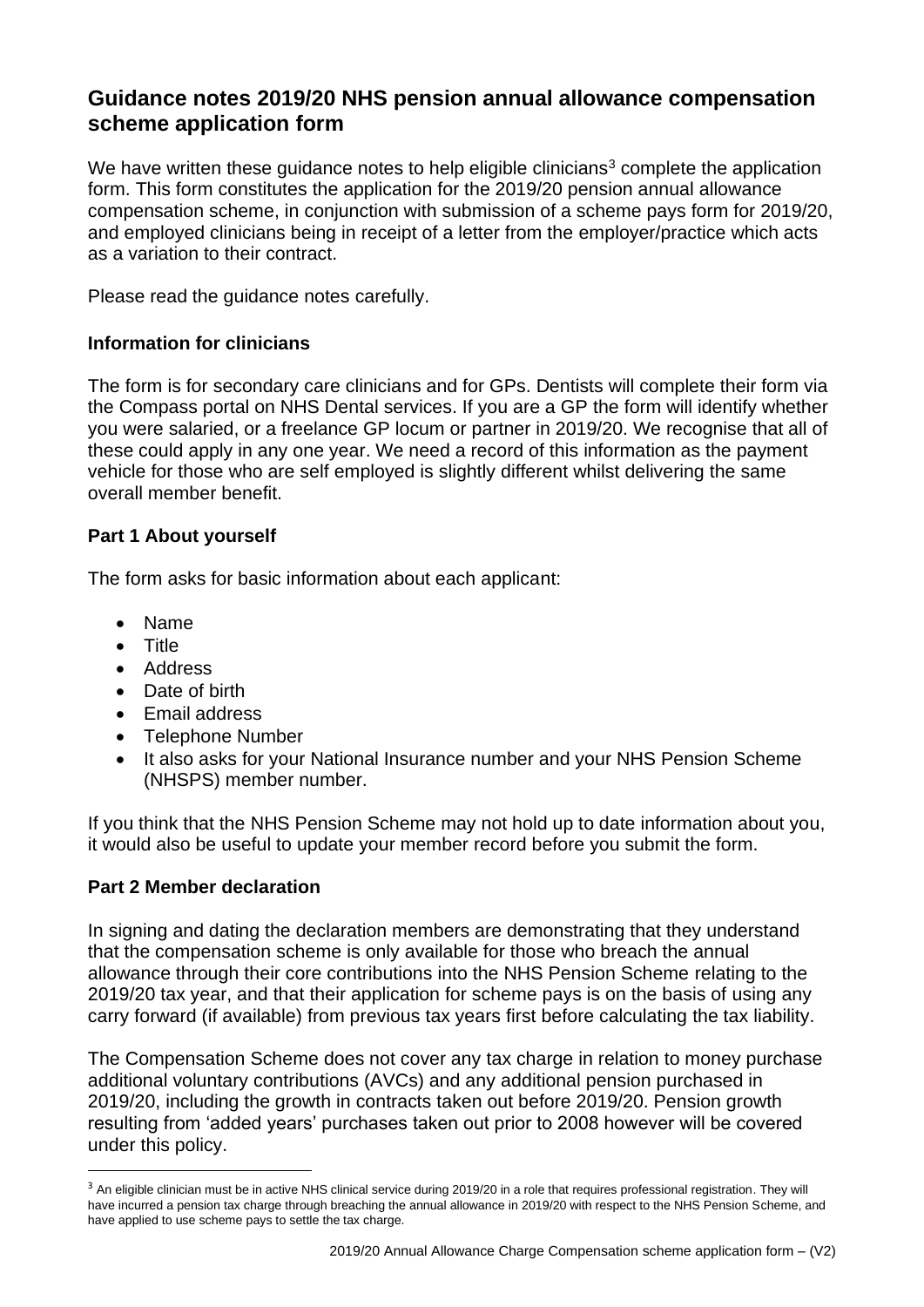Members are also confirming that they understand that the information provided will be shared to make payments, to resolve disputes, and to prevent fraud.

# **Part 3 – Certification by the employing authority**

#### **What is an employing authority?**

Organisations with membership of the NHS Pension Scheme are known as employing authorities.

#### **Secondary care clinicians**

For the purpose of this Compensation Scheme, the NWSSP will undertake the administration of certifying applications on behalf of the employing authorities for all secondary care clinicians as they already hold all the information about your clinical activity on behalf of the NHS in 2019/20 as well as managing pension administration on your behalf.

In certifying the form, the NWSSP is confirming that you have been employed during 2019/20 working in a clinical role which requires professional registration, and that you had that registration for 2019/20. They will also confirm the type of employment you have.

#### **Primary care clinicians**

The endorsement and confirmation of employment type will be carried out by Primary Care Services Wales (PCSW) for GPs and by NHS Dental Services for Dentists, as they already hold all the information about your clinical activity on behalf of the NHS in 2019/20 as well as managing pension administrative on your behalf.

NHS Dental Services will be providing an electronic form via the Compass portal for Dentists for complete.

#### **All clinicians**

Your application for the 2019/20 Pension Annual Allowance Charge Compensation Policy will be linked to your pension record by NHSBSA on receipt of your scheme pays election and the application form. This will ensure that payments under the policy can be triggered when you retire. **You should not submit the application form until you have submitted the scheme pays form.** When both forms have been submitted to NHSBSA will confirm that the claim form for the Compensation Policy has been received.

#### **Information for employing authorities**

For 2019/20 the Welsh Ministers have agreed that eligible clinicians providing services to NHS patients be offered compensation when they retire for any annual allowance tax charges incurred by them during that year arising from their contributions to the NHS Pension Scheme. Receipt of payments under the Compensation Scheme is contingent on the clinician using scheme pays to pay the tax charge. Payments will become due following retirement and will compensate the clinicians for any reduction in their pension through using scheme pays for 2019/20.